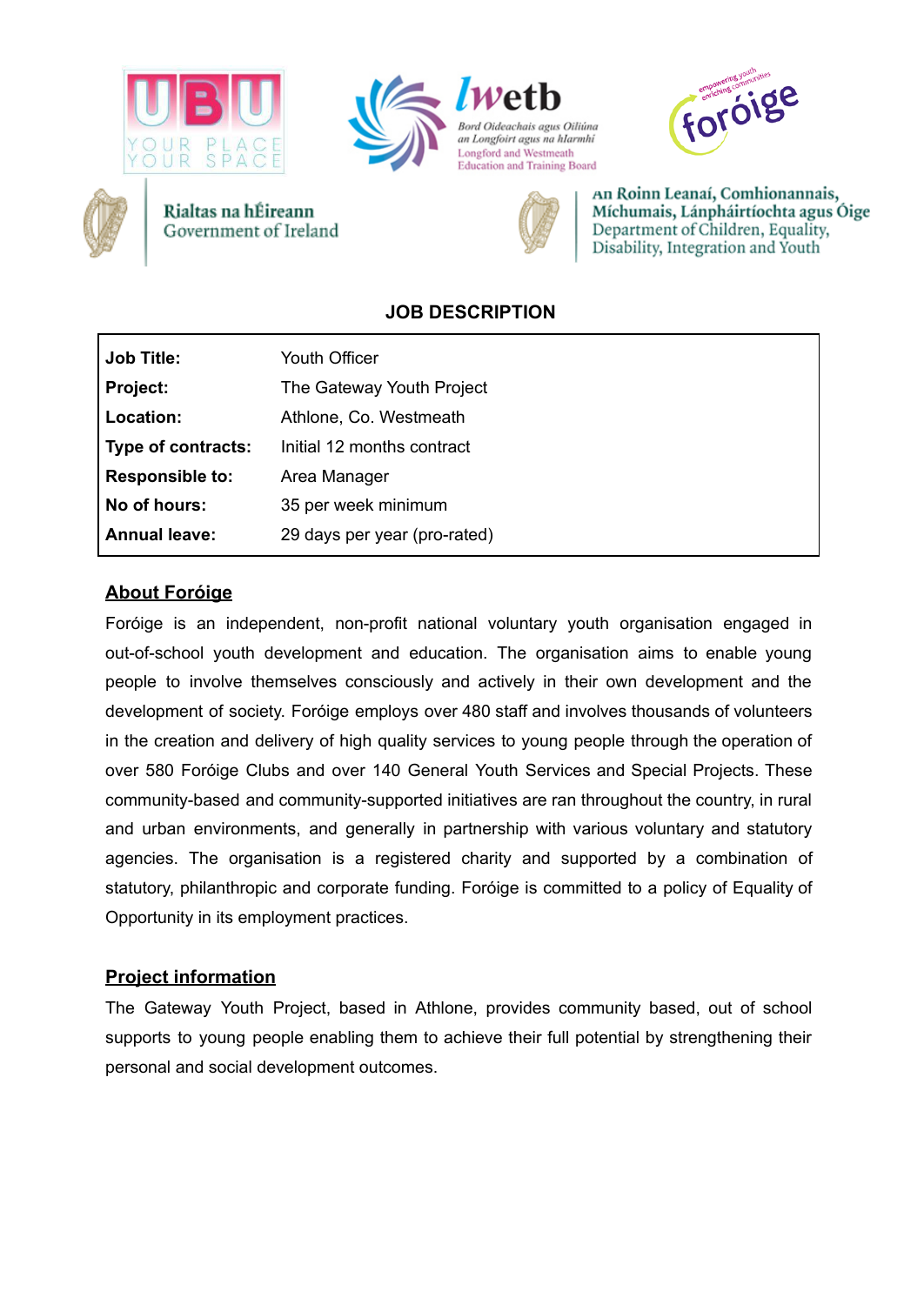The project is funded by the Department of Children, Equality, Disability, Integration and Youth under the UBU Your Place Your Space funding scheme through Longford and Westmeath Education and Training Board. There is currently one vacancy in the Gateway Youth Project.

The Youth Officer will be employed by Foróige and will be given a contract of employment. It must be understood however, that if the position becomes redundant at any time during the period of the contract or if the funding for the post is discontinued or a post holder fails to perform satisfactorily, employment may be terminated.

# **Key Responsibilities**

The duties of the Youth Officer shall be notified by the Board of Foróige and/or their nominee. The function is achieved through fulfilling the main duties outlined below:

- Identifying and responding to needs of vulnerable young people aged 10-18 years, and in instances their families, referred to the project through local service providers, schools, local youth services and local voluntary and statutory organisations.
- Developing innovative programmes and interventions to meet the needs and interests of the young people and as identified by LWETB as a priority.
- As a priority targeting young people at risk of early, inappropriate, sexual behaviour and language/attitude/culture for engagement in sexual health and decision-making programmes (REAL U).
- As a priority directly supporting the LGBTI+ youth community to address particular issues and risk factors relating to mental health, isolation and providing a safe place to practice safe socialising.
- As a priority targeting and engaging young foreign nationals in need of support. Youth interventions targeting integration with local communities and specifically engaging young women from the Roma communities.
- Developing culturally appropriate responses to the needs of the young people identified by LWETB.
- Facilitating a range of interventions / services including (but not limited to):
	- Virtual Reality programmes and initiatives,
	- The "Youth Booth" Youth Café,
	- **•** Intensive group and individual work programmes,
	- Bespoke need based programmes and interventions,
	- Special interest programmes,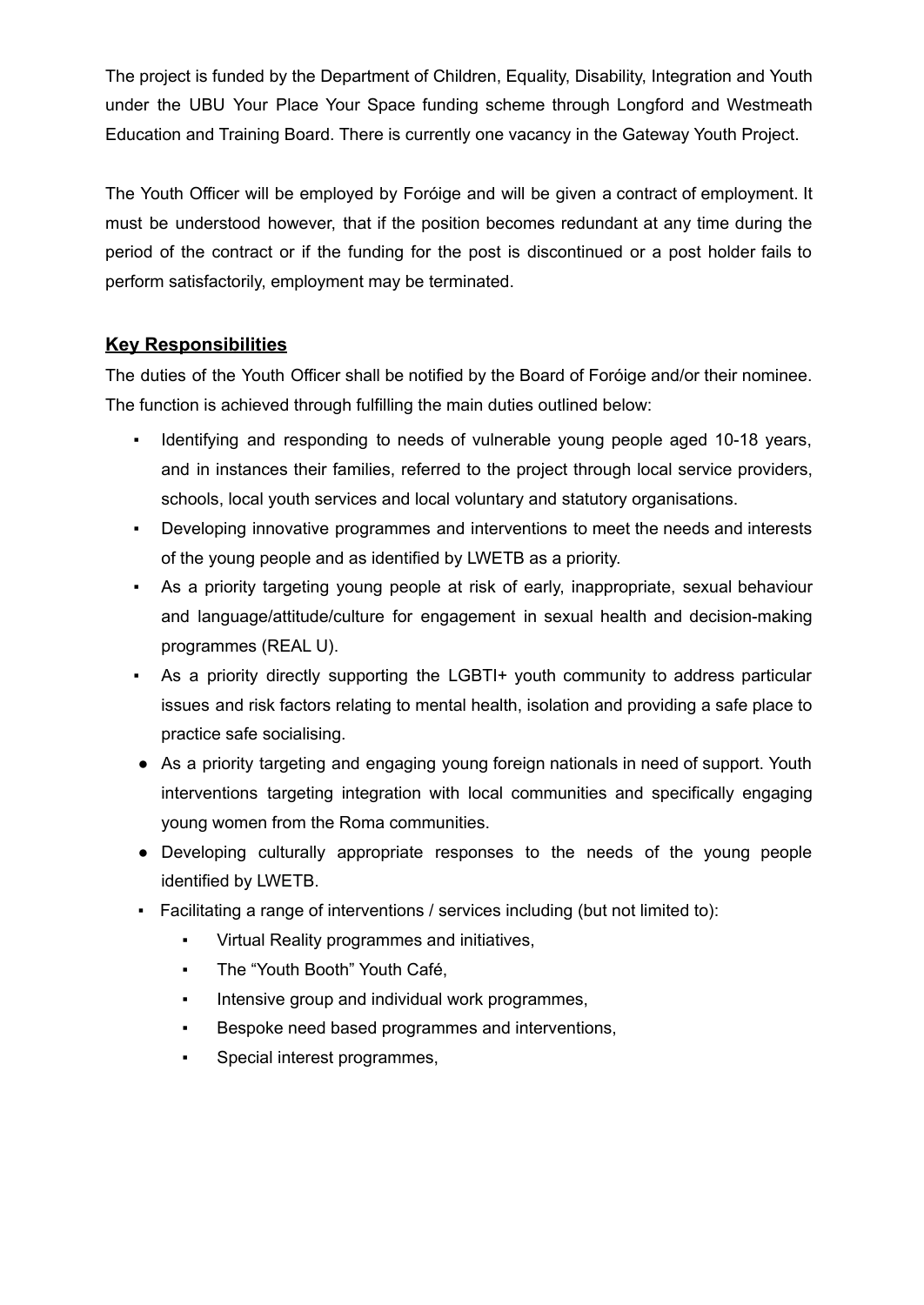- Liaising and networking with other youth and community organisations' in the area and developing effective working relationships.
- Engaging young people in the co-design of the project and the programme.
- Coordinating of front-of-house support and provision of some front-of-house support to the Gateway Youth Project.
- Operating efficient office procedures, administration systems and completing reports.
- Planning your own work schedule and set work targets in consultation with line manager, the Foróige Eastern Area Manager.

### **Professional Qualifications and Experience: (***E) = Essential, (D) = Desirable*

- Education to Degree standard preferably in Youth Work / Youth Justice / Drugs & Alcohol / Health Promotion Work (note: candidates with exceptional, relevant work experience may also be considered in lieu of degree qualifications) **(E)**
- A minimum of 1 year relevant full time work experience **(D)**
- Access to car and full driving licence **(E)**
- Paid or voluntary, experience working with young people **(D)**
- Experience in recruiting target group **(E)**
- Programme design experience **(E)**
- Experience in facilitating evidence based programmes **(D)**
- Experience in facilitating tech space and/or other similar technologies **(D)**

#### **Person Specification:** all **essential requirements**

- Ability to engage target group.
- Good interpersonal skills, including ability to liaise with a wide range of contacts, build and maintain effective working relationships.
- Ability to be proactive, use own initiative and work effectively within a pressurised environment.
- Positive and flexible approach to the work.
- Good written communications and written skills, including ability to draft summary information and correspondence.
- Excellent computer skills, including Word processing, Excel, social media and Prezi/PowerPoint.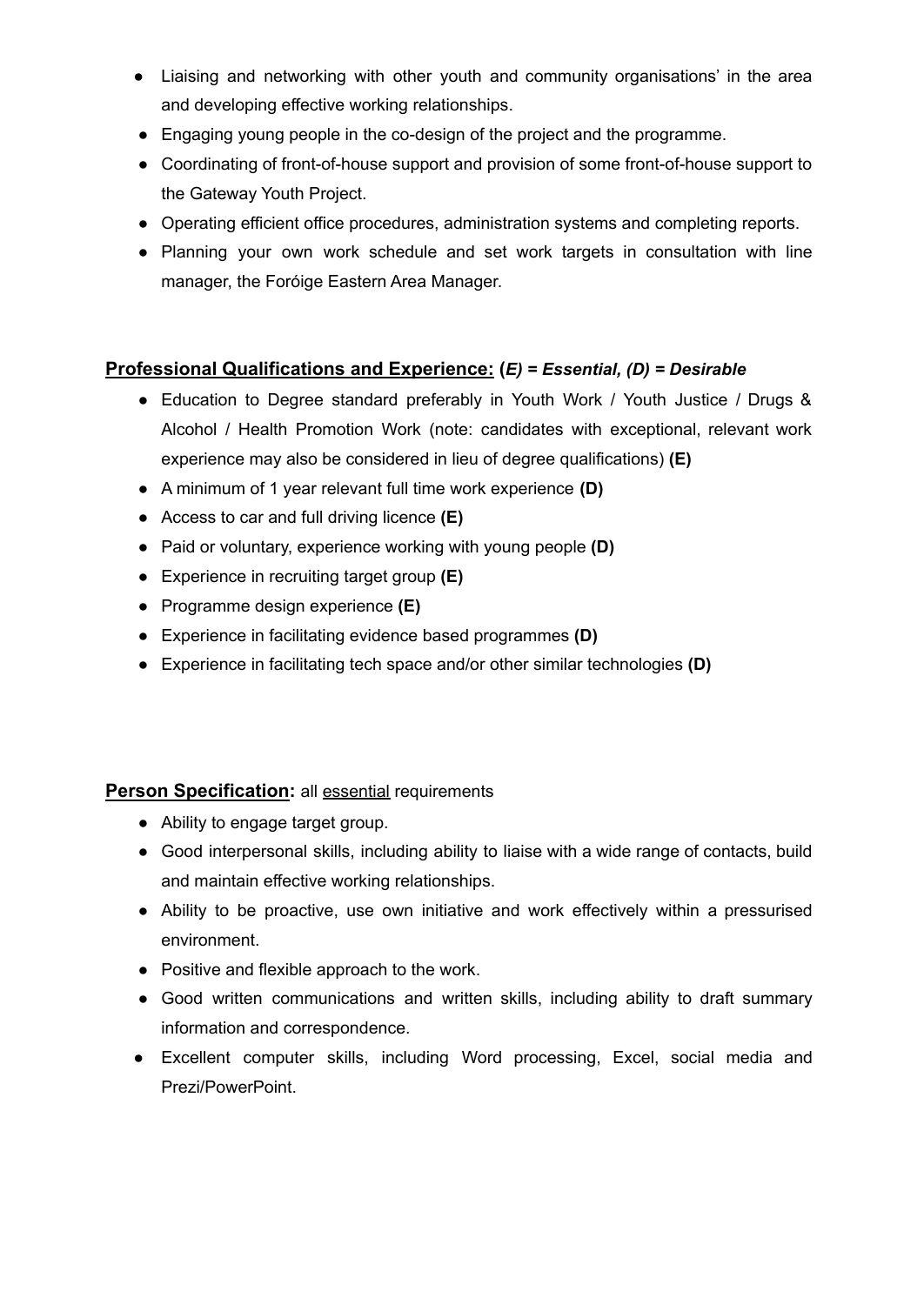#### **Requirements of Foróige staff:** all essential requirements

- Commitment to the purpose of Foróige and to work within the values, policies and procedures of the organisation.
- To act consistently in a professional manner at all times.
- To participate in regular supervision with your line manager.
- Flexibility in relation to hours of work to meet the needs of the work. Work during unsocial hours will be required with interventions late evening and on Thursday, Friday and regular Saturdays.

### **Additional Considerations for the Role**

| <b>Funding:</b>       | It must be understood that if the funding for theses posts is discontinued<br>the post holder's contract may be terminated.                                                                        |
|-----------------------|----------------------------------------------------------------------------------------------------------------------------------------------------------------------------------------------------|
| <b>Medical:</b>       | The successful candidate will be required to complete a medical<br>questionnaire / pre-employment medical examination.                                                                             |
| <b>Garda vetting:</b> | As our work involves contact with young people, candidates under<br>consideration for employment in Foróige will be subject to Garda vetting.                                                      |
| <b>References:</b>    | The successful candidate(s) will undergo 2 reference checks before<br>commencing employment with Foróige.                                                                                          |
| <b>Annual Leave:</b>  | The Youth Officer will be entitled to 29 days annual leave pro rata plus<br>public holidays. The needs of the job must be considered when applying<br>to take this leave.                          |
| Hours of work:        | The position will require flexibility in relation to working hours. There is a<br>requirement to operate the service each evening and on late<br>evenings, Thursday, Friday, and regular weekends. |
| Salary:               | The salary will be based on the Foróige Youth Officer Scale (pro-rated).<br>€34,396; €35,829; €37,261; €38,694; €40,118; €41,517; €42,916; €45.002;<br>€47,088.                                    |
| Base:                 | The employment base will be the Gateway Youth Project, St. Mary's Hall,<br>Northgate Street, Athlone, Co. Westmeath.                                                                               |